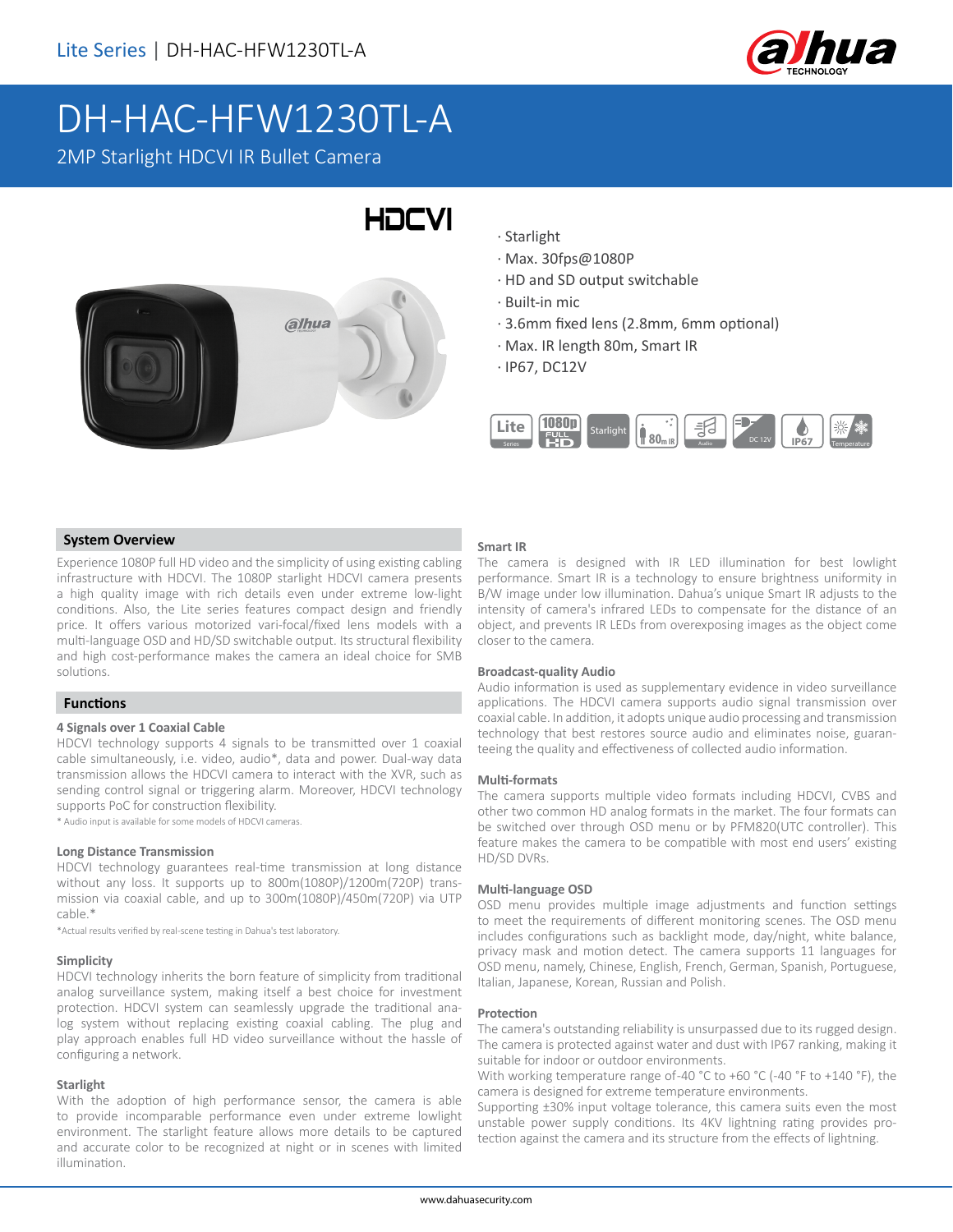# Lite Series | DH-HAC-HFW1230TL-A

# **Technical Specification**

# Camera

| <b>Image Sensor</b>             | 1/2.8" CMOS                                  |
|---------------------------------|----------------------------------------------|
| <b>Effective Pixels</b>         | 1920(H)×1080(V), 2MP                         |
| <b>Scanning System</b>          | Progressive                                  |
| <b>Electronic Shutter Speed</b> | PAL: 1/25~1/100000s<br>NTSC: 1/30~1/100000s  |
| Minimum Illumination            | 0.005Lux/F1.6, 30IRE, OLux IR on             |
| S/N Ratio                       | More than 65dB                               |
| <b>IR Distance</b>              | Up to 80m (262feet)                          |
| IR On/Off Control               | Auto / Manual                                |
| <b>IR LEDS</b>                  | $\overline{2}$                               |
| Lens                            |                                              |
| Lens Type                       | Fixed lens / Fixed iris                      |
| Mount Type                      | Board-in                                     |
| Focal Length                    | 3.6mm (2.8mm, 6mm Optional)                  |
| Max Aperture                    | F1.6                                         |
| Angle of View                   | H: 86.9° (106.0°/52.9°)                      |
| <b>Focus Control</b>            | N/A                                          |
| <b>Close Focus Distance</b>     | 1200mm (600mm/2400mm)<br>47.2" (23.6"/94.5") |

# DORI Distance

Note: The DORI distance is a "general proximity" of distance which makes it easy to pinpoint the right camera for your needs. The DORI distance is calculated based on sensor specification and lab test result according to EN 62676-4 which defines the criteria for Detect, Observe, Recognize and Identify respectively.

|           | <b>DORI</b><br>Definition | <b>Distance</b>                                             |
|-----------|---------------------------|-------------------------------------------------------------|
| Detect    | 25px/m<br>(8px/ft)        | 2.8mm: 39m(127ft)<br>3.6mm: 55m(181ft)<br>6mm: 83m(272ft)   |
| Observe   | 63px/m<br>(19px/ft)       | $2.8$ mm: $15m(51ft)$<br>3.6mm: 22m(73ft)<br>6mm:33m(109ft) |
| Recognize | 125px/m<br>(38px/ft)      | $2.8$ mm: $8m(25ft)$<br>3.6mm: 11m(36ft)<br>6mm: 17m(54ft)  |
| Identify  | 250ppm<br>(76px/ft)       | 2.8mm: 4m(13ft)<br>3.6mm: 6m(18ft)<br>6mm: 8m(27ft)         |

## Pan / Tilt / Rotation

| Pan/Tilt/Rotation | Pan: $0^{\circ} \approx 360^{\circ}$<br>Tilt: $0^\circ \simeq 90^\circ$<br>Rotation: $0^\circ$ $\approx$ 360 $^\circ$ |
|-------------------|-----------------------------------------------------------------------------------------------------------------------|
| Video             |                                                                                                                       |
| Resolution        | 1080P (1920×1080)                                                                                                     |
| Frame Rate        | 25/30fps@1080P, 25/30/50/60fps@720P                                                                                   |
|                   |                                                                                                                       |

| Video Output                              | 1-channel BNC high definition video output / CVBS<br>video output (Can switch)                                                    |  |
|-------------------------------------------|-----------------------------------------------------------------------------------------------------------------------------------|--|
| Day/Night                                 | Auto (ICR) / Manual                                                                                                               |  |
| <b>OSD Menu</b>                           | Multi-language                                                                                                                    |  |
| <b>BLC Mode</b>                           | BLC / HLC / DWDR                                                                                                                  |  |
| <b>WDR</b>                                | <b>DWDR</b>                                                                                                                       |  |
| Gain Control                              | AGC                                                                                                                               |  |
| <b>Noise Reduction</b>                    | 2D                                                                                                                                |  |
| <b>White Balance</b>                      | Auto / Manual                                                                                                                     |  |
| Smart IR                                  | Auto / Manual                                                                                                                     |  |
| Certifications                            |                                                                                                                                   |  |
| Certifications                            | CE (EN55032, EN55024, EN50130-4)<br>FCC (CFR 47 FCC Part 15 subpartB, ANSI C63.4-2014)<br>UL (UL60950-1+CAN/CSA C22.2 No.60950-1) |  |
| Interface                                 |                                                                                                                                   |  |
| Audio Interface                           | Built-in mic                                                                                                                      |  |
| Eelectrical                               |                                                                                                                                   |  |
| Power Supply                              | 12V DC ±30%                                                                                                                       |  |
| Power Consumption                         | Max 5.3W (12V DC, IR on)                                                                                                          |  |
| Environmental                             |                                                                                                                                   |  |
| <b>Operating Conditions</b>               | -40°C ~ +60°C (-40°F ~ +140°F) / Less than 90% RH<br>* Start up should be done at above-40°C (-40°F)                              |  |
| <b>Storage Conditions</b>                 | -40°C ~ +60°C (-40°F ~ +140°F) / Less than 90% RH                                                                                 |  |
| Ingress Protection & Vandal<br>Resistance | <b>IP67</b>                                                                                                                       |  |
| Construction                              |                                                                                                                                   |  |
| Casing                                    | Aluminium (front cover) + Plastic (body)                                                                                          |  |
| <b>Dimensions</b>                         | 198.9mm×80.2mm×76.2mm (7.83"×3.16"×3.00")                                                                                         |  |
| Net Weight                                | 0.27kg (0.60lb)                                                                                                                   |  |
| <b>Gross Weight</b>                       | 0.42kg (0.93lb)                                                                                                                   |  |